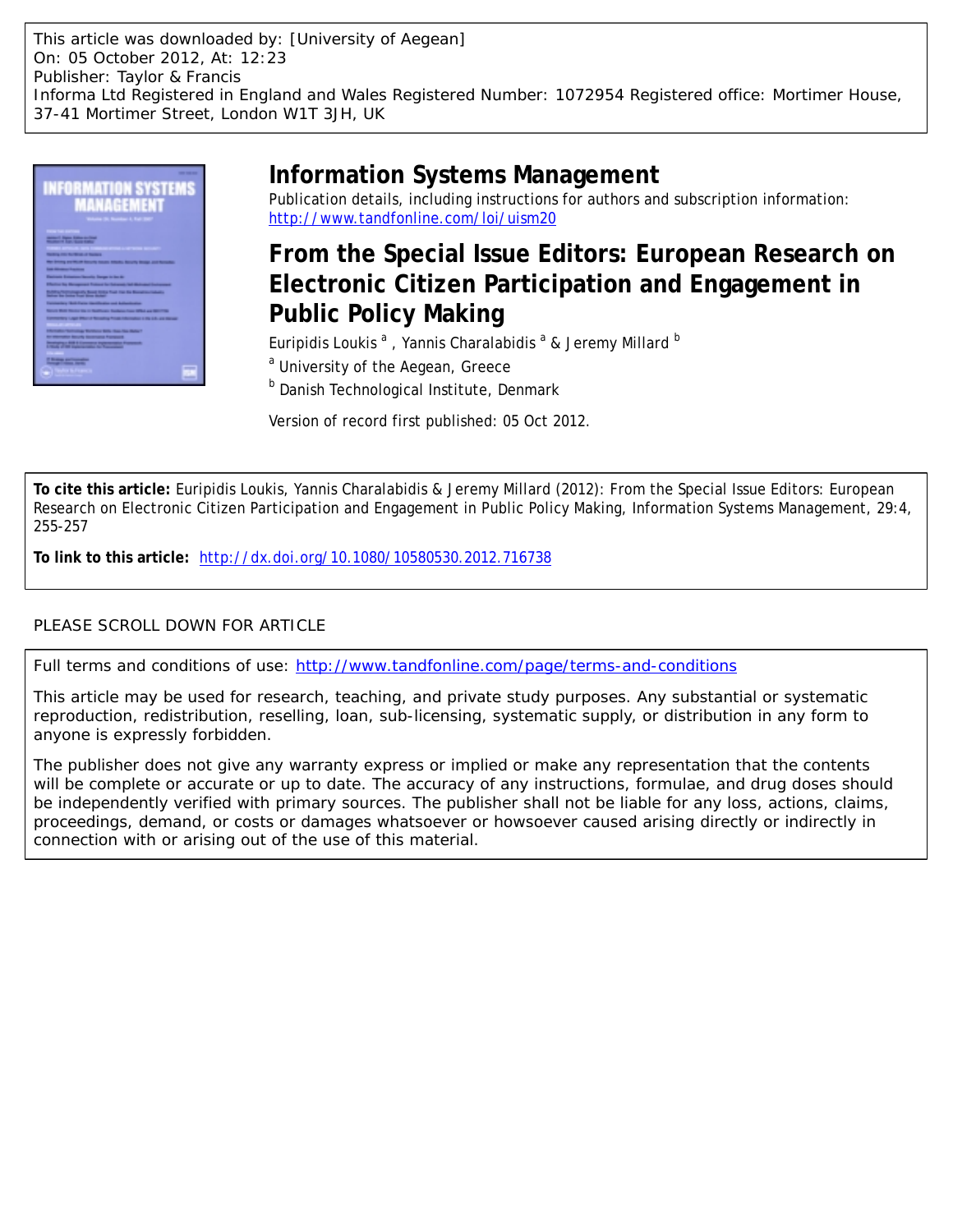

## **From the Special Issue Editors: European Research on Electronic Citizen Participation and Engagement in Public Policy Making**

**Euripidis Loukis1 , Yannis Charalabidis<sup>1</sup> , and Jeremy Millard2**

*1University of the Aegean, Greece 2Danish Technological Institute, Denmark*

In the last decade, there has been a strong interest of both researchers and practitioners in the exploitation of the information and communication technologies (ICT), and especially the Internet, for extending and enhancing citizens' participation and engagement in public policy making. This has resulted in a huge growth, on one hand, of the research in the area of electronic participation (or e-participation), and on the other hand, of the investments made by governments for developing and operating Internet-based ICT platforms for this purpose. This trend can, even in the near future, have strong impacts both on the way government agencies operate internally and develop policies and also on the political life and the democratic processes. So it is worth examining briefly its main roots and foundations from the political and management sciences domain.

Undoubtedly, the most important of them are the "participatory democracy" and "public participation" ideas developed about thirty years ago (Barber, 1984; Held, 1987). According to them, our representative democracy, in which representatives of citizens are making the main government decisions, has been combined with continuous citizens' participation and engagement in all the stages of the policy-making processes of government agencies. This can bring substantial benefits: improvement of the quality of public policies (by taking advantage of valuable policy-relevant knowledge, opinions, and attitudes of citizens), more transparency and accountability of government, increase of public trust in government, and reversing of the declining confidence in politics and public institutions. Another equally important benefit is the education and improvement of the citizens: according to Held (1987) "the equal right to selfdevelopment can only be achieved in a participatory society, a society which fosters a sense of political efficacy, nurtures a concern for collective problems and contributes to the formation of a knowledgeable citizenry capable of taking a sustained interest in the governing process" (p. 262).

Twenty years later, it was gradually realized that many design and problem-solving activities in private firms, which were performed exclusively by highly knowledgeable professionals, can be performed even better by large, diverse, and pluralistic teams of less-knowledgeable individuals, giving rise to new distributed ICT-based multi-disciplinary design and problem solving practices, referred to as "crowdsourcing" (Brabham, 2008; Surowiecki, 2004). The capability of a large network of people, connected through web technologies, to perform difficult design and problem-solving activities, which is referred to as "collective intelligence," is gradually recognized by management researchers and practitioners. Furthermore, it is gradually realized that these ideas are applicable in the public sector as well, which can resort to "citizen-sourcing" for collecting information and knowledge concerning the needs of citizens, for determining the nature and the main characteristics of difficult social problems, and also for finding possible solutions to those problems (Nam, 2012). This citizen-sourcing can provide valuable information, knowledge, and ideas to government agencies, and can lead to the application of open innovation ideas in the public sector and gradually to the "coproduction" of public services by government and citizens in cooperation.

The rapid development and the growing penetration of ICT provide rich opportunities for the extensive application of the above ideas at a low cost, leading to the development and growth of e-participation. ICT have the potential to support the provision of information to the citizens concerning planned or in-progress policies and activities of government and also to increase both the quantity and quality of consultation with the citizens. Also, ICT has the potential to support both top-down government initiatives and ground-up civil society ones, aiming at the enhancement of public participation in the decisionand policy-making processes of government agencies and the improvement of interaction between society and government. ICT enable the collection from the citizens of huge amounts of information, knowledge, and ideas on the problems and needs that public policies attempt to address and on proposed courses of government action and legislation. At the same time, ICT also enable advanced processing at a low cost of this extensive information and knowledge (e.g., the numerous textual postings of citizens in e-forums or social media can be processed using opinion-mining techniques [Pang & Lee, 2008] in order to draw conclusions from them), which enable a better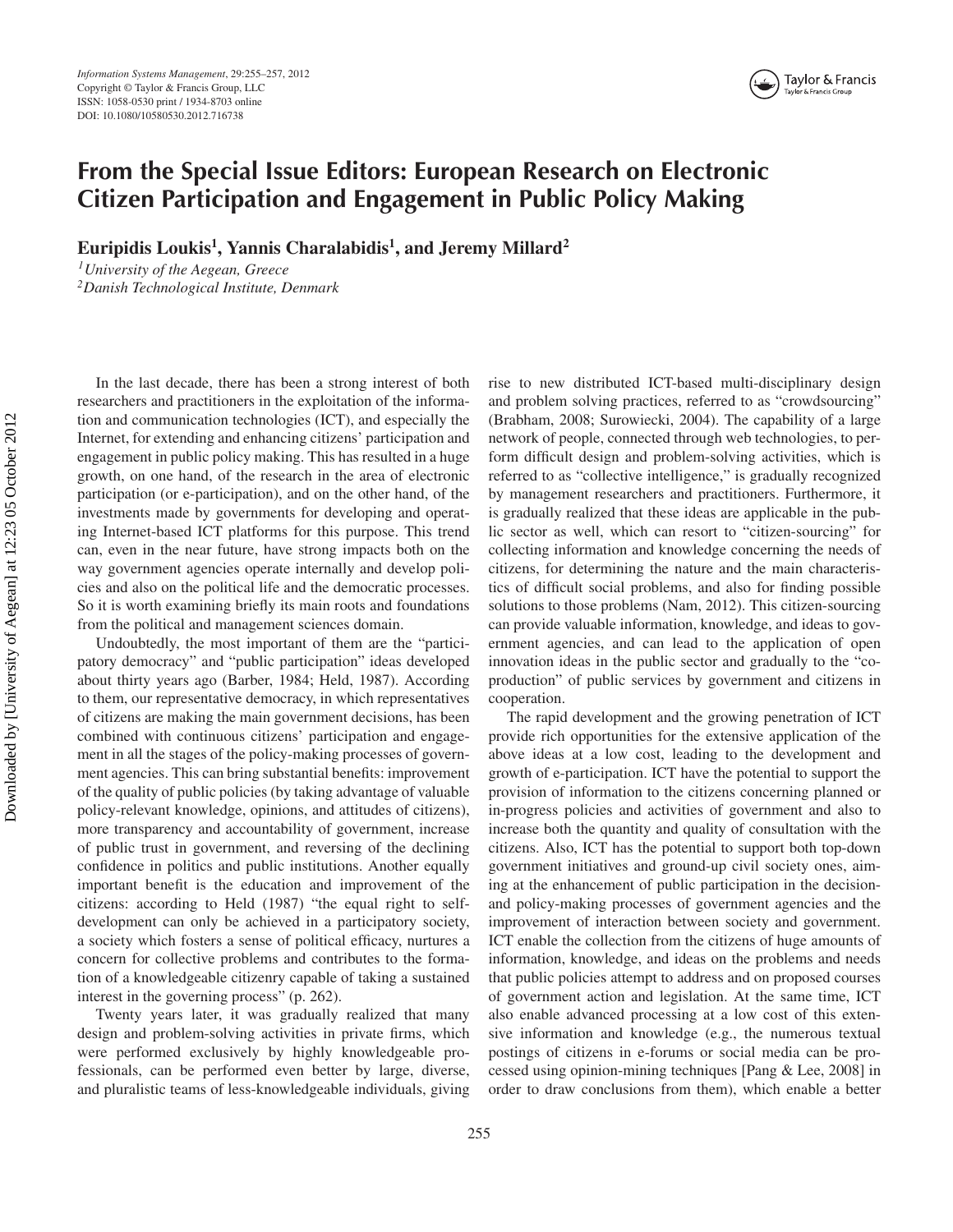exploitation of them for the design of more effective, applicable, and acceptable public policies. However, in order to exploit this potential, extensive research is required for designing effective ways of using ICT for the above purposes, evaluating them in "real life" conditions and in different contexts, and identifying, on one hand, critical success factors, and, on the other hand, adoption barriers.

Especially in Europe, due to its long tradition of the "welfare state" (Ferrera & Rhodes, 2000), which has been characterized by strong interaction with society and social protection and support of weak groups (e.g., through social security, minimum income schemes, programs for fighting social exclusion, health system, public services, redistribution policies, etc.), there has been a strong interest in the above ideas. For this reason, in the last ten years, there has been extensive financial support by several institutions, such as the European Commission and the National and Local Governments, of research in this domain of ICT-supported*/*mediated citizen participation and engagement in public policy making. It is quite interesting to reflect on the results and conclusions of this research and attempt to exploit them both in Europe and in other parts of the world, probably with adaptations to local histories and political traditions.

In this direction, this Special Issue includes six articles presenting "European Research on Electronic Citizen Participation and Engagement in Public Policy Making." While the initial "paradigm" of using ICT for supporting citizens' participation in government policy processes was a web site providing to them information on current and planned government policies and activities and allowing them to participate in relevant electronic consultations in forums, European research in this area placed emphasis on the development of other more effective and advanced "paradigms." So our first four articles analyze four such new paradigms of using ICT for supporting citizens' participation and engagement in public policy making: opening government data, location-based e-participation services, structured e-consultations. and e-petitions.

In particular, the first article, titled "Benefits, Adoption Barriers and Myths of Open Data and Open Government," by Marijn Janssen, Yannis Charalabidis, and Anneke Zuiderwijk, based on system and institutional theories and on open-data users' experiences obtained from interviews and a group session, derives a comprehensive list of political and social, economic, operational, and technical benefits generated by opening government data, but, at the same time, reveals a number of barriers as well. Five "myths" are formulated concerning the use of open data, placing the expectations within a realistic perspective. Finally, it is concluded that critical factors for the success of government open data projects are to take the user's view and actively govern the relationship between government and its users.

The second article, titled "Location-Based Services for Public Policy Making: The Direct and Indirect Way to e-Participation," by Marinos Themistocleous, Nahed Amin Azab, Muhammad Mustafa Kamal, Maged Ali, and Vincenzo

Morabito, initially reviews the areas of e-participation and location-based services (LBSs) and then proceeds to a combination of them, exploiting the concept of LBSs for motivating citizens to be involved in public policy making. In particular, it proposes mobile phone-based services that facilitate citizens to respond to policy-related questions posed by government agencies which concern locations near them and therefore might be of more interest to them. This innovative class of public mservices may help reduce the "e-participation overload" existing in many cities and enable the citizens to focus on policy-related questions of higher importance to them.

The third article is titled "A Multi-Method Evaluation of Different Models of Structured Electronic Consultation on Government Policies" and authored by Euripidis Loukis and Maria Wimmer, and it investigates the effects of structuring the electronic consultations (e-consultations) organized by government agencies on various policy-related topics. In particular, it describes and evaluates two different models of structured econsultation (differing in the level of structure they impose and the richness of discussion language they provide), using multiple methods: discussion tree analysis, quantitative evaluation, and qualitative evaluation The results indicate that structuring the e-consultations leads to higher quality and more focused debates. However, it can create participation difficulties and barriers to less-sophisticated and less-educated citizens, so it might result in reduced participation and exclusion of some groups. Therefore, for e-consultations, government agencies should use an appropriate mix of e-forum tools with different levels of structure, each of them targeting a different citizens' group.

The fourth article, titled "Institutional Diffusion of eParticipation in the English Local Government: Is Central Policy the Way Forward?" by Panagiotis Panagiotopoulos, Christopher Moody, and Tony Elliman, has institutional theory as its basic theoretical lens and seeks to examine if central policy and regulatory intervention can enact eParticipation, with particular focus on local government. It empirically investigates the development of e-petitioning in UK local government, after a legislation making obligatory for all local authorities to provide an online petitioning facility. Based on an analysis of 353 local governments' web sites, the findings show that the impact of this policy was ambiguous: compliance was achieved, but most systems were only basically implemented and attracted limited use. Therefore, institutional variables seem to be very influential for the substantial introduction and application of e-participation.

The fifth article, titled "Conceptualizing E-Inclusion in Europe: An Explanatory Study," by Vishanth Weerakkody, Yogesh K. Dwivedi, Ramzi El-Haddadeh, Ahlam Almuwil, and Ahmad Ghoneim, deals with a critical success factor of eparticipation: e-inclusion. It conceptualizes e-inclusion through a review and synthesis of the previous literature on digital divide, social exclusion, inequality, and social cohesion. This resulted in the formulation of a conceptual taxonomy of the key demographic, social, cultural, political, infrastructure, and economic factors that can influence e-inclusion.